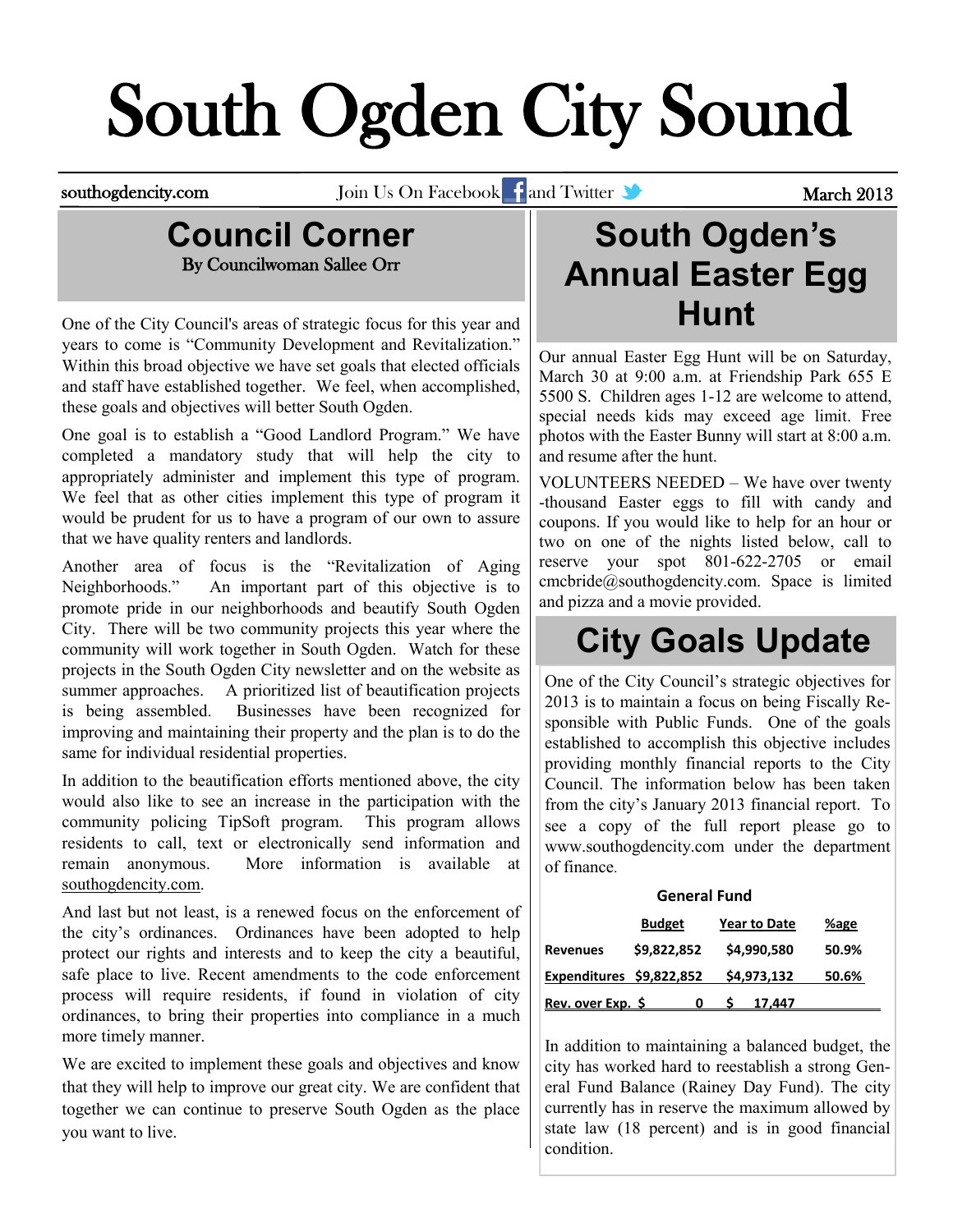#### **Senior Center News**

**580 39th Street, South Ogden, UT 84403**  **801-393-9539** Monday through Wednesday 10:00 a.m. to 3:00 p.m. Thursday 9:00 a.m. to 4:00 p.m. Friday—10:00 a.m. to 2:00 p.m.

| March 2013                                                                                      |                                                                        |                                                                    |                                                                                          |                                                          |  |  |
|-------------------------------------------------------------------------------------------------|------------------------------------------------------------------------|--------------------------------------------------------------------|------------------------------------------------------------------------------------------|----------------------------------------------------------|--|--|
| Monday                                                                                          | Tuesday                                                                | Wednesday                                                          | Thursday                                                                                 | Friday                                                   |  |  |
|                                                                                                 |                                                                        |                                                                    |                                                                                          | $\mathbf{1}$<br>Lunch-11:30 a.m.<br><b>Baked Chicken</b> |  |  |
| $\overline{4}$<br>Mahjong-10 a.m.<br>Lunch- $11:30$ a.m.<br>Mexican Soup<br>Oil Painting-1 p.m. | $\overline{5}$<br>Lunch $-11:30$ a.m.<br>Pork Chop<br>Ceramics-12 p.m. | 6<br>Lunch-11:30 a.m.<br>Roast Turkey<br>Bingo-12:30 p.m.          | $\overline{7}$<br>Tai Chi-9 a.m.<br>Lunch- $11:30$ a.m.<br>Chili Dog<br>Ceramics-12 p.m. | 8<br>Lunch-11:30 a.m.<br>Tuna Casserole                  |  |  |
| 11<br>Mahjong-10 a.m.<br>Lunch-11:30 a.m.<br>Mushroom Burger<br>Oil Painting-1 p.m              | 12<br>Lunch- $11:30$ a.m.<br>Honey Ham<br>Ceramics-12 p.m.             | 13<br>Lunch- $11:30$ a.m.<br>Ham Loaf<br>Bingo-12:30 p.m.          | 14<br>Tai Chi-9 a.m.<br>Lunch-11:30 a.m.<br>Turketti<br>Ceramics-12 p.m.                 | 15<br>Lunch- $11:30$ a.m.<br>Corned Beef                 |  |  |
| 18<br>Mahjong-10 a.m.<br>Lunch- $11:30$ a.m.<br><b>Baked Chicken</b><br>Oil Painting-1 p.m.     | 19<br>Lunch- $11:30$ a.m.<br>Creamed Ham<br>Ceramics-12 p.m.           | 20<br>Lunch- $11:30$ a.m.<br>Stuffed Pepper<br>Bingo $-12:30$ p.m. | 21<br>Tai Chi-9 a.m.<br>Lunch-11:30 a.m.<br><b>BBQ</b> Chicken<br>Ceramics-12 p.m.       | 22<br>Lunch- $11:30$ a.m.<br>Tuna Pie                    |  |  |
| 25<br>Mahjong-10 a.m.<br>Lunch- $11:30$ a.m.<br>Honey Ham<br>Oil Painting-1 p.m.                | 26<br>Lunch-11:30 a.m.<br>Teriyaki Chicken<br>Ceramics-12 p.m.         | 27<br>Lunch- $11:30$ a.m.<br>Pork Cubes<br>Bingo-12:30 p.m.        | 28<br>Tai Chi-9 a.m.<br>Lunch-11:30 a.m.<br>Hamburger Soup<br>Ceramics-12 p.m.           | 29<br>Lunch-11:30 a.m.<br>Seafood Gumbo                  |  |  |

#### **Senior and Disabled Spring Curbside Cleanup**

Sign-ups for the Senior and Disabled Citizen Curbside Spring Cleanup will begin on Monday, April 1, 2013 until Friday, April 29, 2013 at the Senior Center located at 580 39th Street. Please bring proof of age or disability with you when you sign up. A detailed instruction sheet will also be available at that time. Pickup will begin Monday, May 6, 2013 please refer to the instruction sheet for specific instructions. If you have any questions, please contact Trudi at 801-622- 2901.

# **Animal Adoptions Available**

South Ogden has animal adoptions almost every Friday night at the PETSMART in Riverdale. Our adoptions specialists are there from 5-8 p.m. So if you are thinking about adding a cute cuddly pet to your family stop by. They would love to help you out!

#### **Welcome To South Ogden City**

**Bongos Fitness** Fitness Center 3895 Washington Blvd #3 801-690-9721

**Brown Dog Networks** Construction/Cell Tower 5929 Fashion Point Dr Suite 400 801-528-5054

**Carolie Meccico, LCSW** Mental Health Counseling 920 Chambers #17 801-528-5054 **Eclat Travel**

Travel Agency 1023 E 5275 S 801-648-7211

**Eide Bailly** CPA Office 5929 Fashion Point Dr Suite 300 801-479-9822

**Play Perfect** Piano Instruction 851 E 5475 S 801-476-4504

#### **TheCableSpace.com**

Online Sales 1285 E 5825 S #5 801-725-6048

**Watch Dogs Home Inspectors** Home Inspections 3929 Wall Ave #2 801-580-5551

#### **Wood Innovations**

Wholesale Planter Boxes 5728 S 1475 E #102 801-710-7347

#### **Northern Utah Chiropractic**

Chiropractic Office 917 East Country Hills Drive 801-621-1668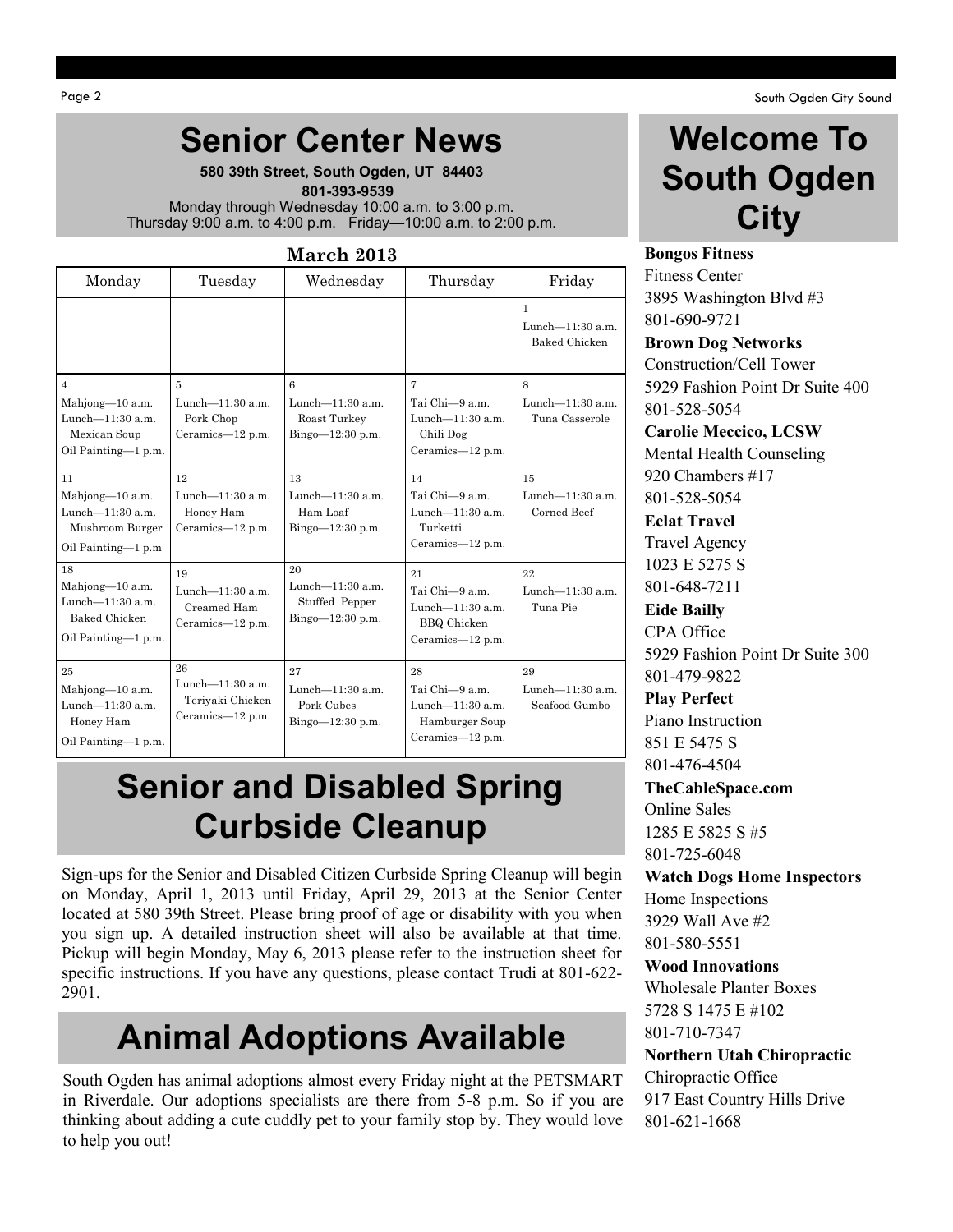## **South Ogden Cleanup Program and Trailer Rentals**

South Ogden Cleanup Program and Mixed/Green Waste Trailer/Rolloff Rentals will begin April 1, 2013. Prices for the trailer/rolloff are \$45/\$55 for a green waste trailer/rolloff and \$80/\$100 for a mixed waste trailer/rolloff. A \$100 deposit is required with each rental. The Neighborhood Cleanup Program requires a \$100 deposit plus five signatures from neighbors who will be participating in the cleanup. Applications are available on our website at www.southogdencity.com or at the Public Works office located at 5590 S 600 E. If you have any questions, please call 801-622-2901.

# **Safe Kids Day Fair**

The Safe Kids Day Fair will be held on Saturday, April 20 from 10 a.m. until 3 p.m. at the Weber County Fairgrounds located at 1000 North 1200 West in Ogden. The Safe Kids Day Fair is a FREE educational event for the community that promotes injury prevention, emergency preparedness, and health and wellness. Learn how to keep your family healthy and safe. FREE admission, FREE bike helmets (limited supply), and FREE t-shirts to the first 500 kids. FREE fun for the whole family! If your business would like to sponsor or participate in this great event, please contact Jann Fawcett or Elisabeth Hansen at (801) 399-7186 or email [jfawcett@co.weber.ut.us](mailto:jfawcett@co.weber.ut.us) or [lhansen@co.weber.ut.us.](mailto:lhansen@co.weber.ut.us)

#### **Recreation News**

Registration for South Ogden City Youth Baseball/Softball/T-ball is available until Friday, March 29. Registration is required to be completed online at southogdencity.com. Leagues are available for boys and girls ages 5 through 15.

South Ogden City Recreation is holding open gym times at the South Ogden Junior High on Mondays from 6 p.m. until 9 p.m. There is a \$1 charge per person each time and a waiver must be signed by a parent before the child can participate. This open gym time is for individual use only.

If you have any questions, please call the Recreation office at (801)622-8538.

## **South Ogden Fire Explorers**

Fire Service Exploring is a career based program sponsored by the Boy Scouts of America's Learning for Life program and is open to male and female young adults looking to see what it's like to be a Firefighter / Emergency Medical Technician. Our Fire Explorers meet every Thursday night from 6 to 9 p.m. and drill on the last Saturday of the month from 9 a.m. to 5p.m. If you are motivated, honest, and have the want to become a Firefighter/Emergency Medical Technician, we want you! If you are interested please contact the Fire Department at 801-622-2769.

Teaching our future Firefighters and learning a new life style is an adventure, not a job.

### **Business Alliance**

South Ogden area businesses interested in networking with others are invited to attend a free luncheon held the first Wednesday of each month at noon. Meetings are held at Old City Hall, 560 39th Street. Please go to [southogdencity.com](http://www.southogdencity.com/) and click on the "Business" Alliance" link for current meeting topics.

## **Vacant Urban Forestry Seats**

The City's Urban Forestry Commission is taking applications for a vacant commission seat. The commission meets on the second Thursday of every month at 6:30 p.m. Applicants must reside within the city. If interested, please submit a letter of interest and resume to Mayor Minster at 3950 Adams Avenue South Ogden City, UT 84403.